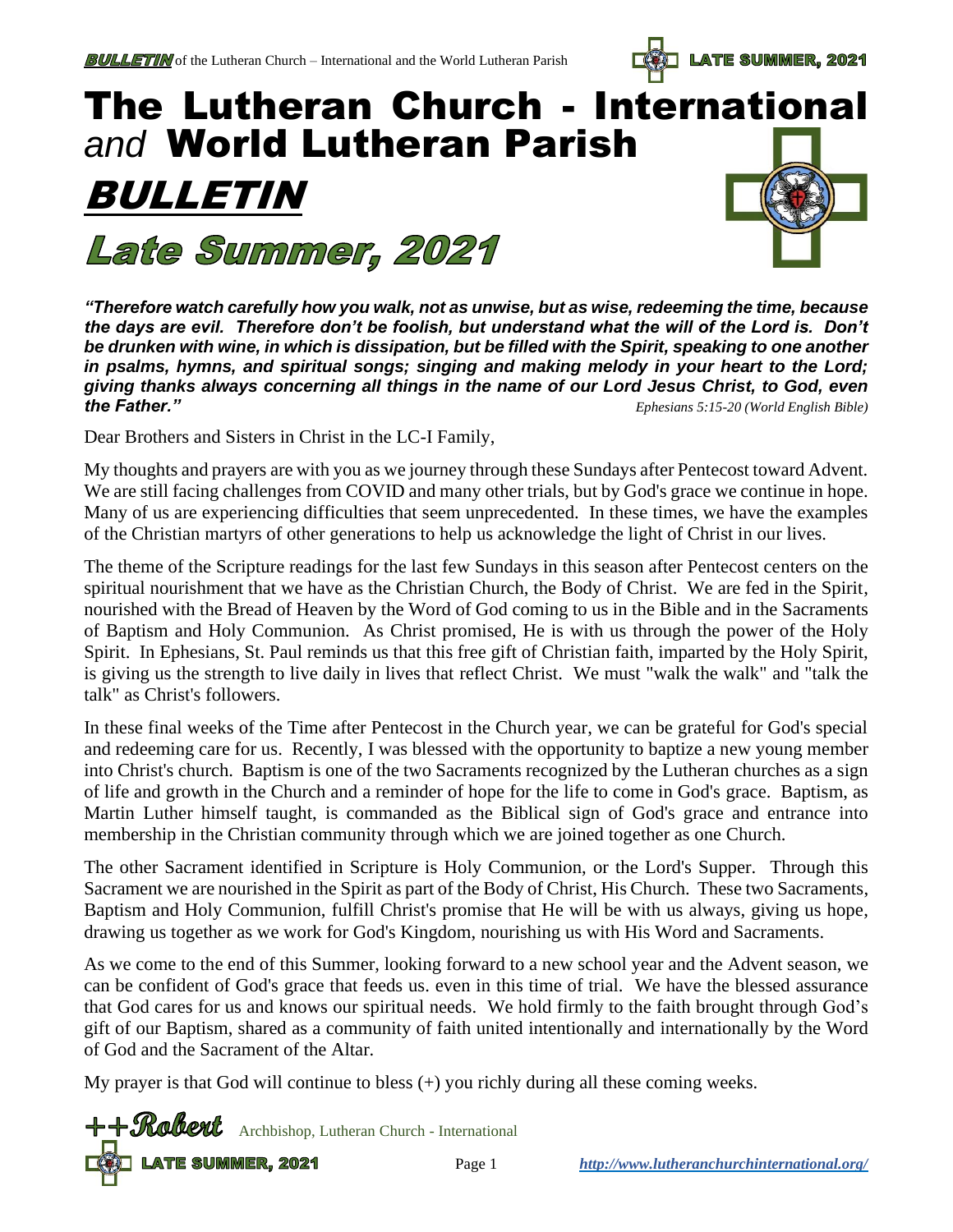

### WE LIFT UP IN OUR PRAYERS:

- ❖ We pray God's mercy and strength for all those suffering from COVID throughout the world who have contracted any of the variants of COVID, that they may be spared of complications and death. We pray for the distribution of life-saving vaccines and medical personnel and equipment. We pray for the families who care for family members and friends. We pray God's comfort for those millions who have lost loved ones to this dreaded pandemic.
- ❖ We pray for comfort for the families now mourning our servicemen and the civilians killed in an attack at the Kabul airport in these closing days of US presence.
- ❖ We pray for the people of Afghanistan. After years of civil wars and foreign oversight, the fears of murder, abduction and brutality especially against women and children have again become very real and immanent under Taliban rule. We pray for safety for those fleeing to other nations. We pray for those of all nations who worked toward peace and reconciliation and those who continue this work despite the dangers.
- ❖ We pray for all those who are suffering in chaos and oppression, violence, disorder and prejudice.
- ❖ We pray for the victims of natural disasters, more frequent and severe than in the past. We pray for those who have lost loved ones, properties and possessions to the ravages of earthquakes, fires, floods and the unbearable extremes of heat and cold.
- ❖ We especially pray for the people of Haiti in their time of political turmoil and crisis; they have lost more than 2,000 people in an earthquake followed by a hurricane.
- ❖ We pray for the mission opportunities for ministry in California during the wildfires, and especially pray for Pastor James Townsend and Pastor Bruce Hackman.
- ❖ We pray for the deacons, congregation and leadership of the Evangelical Lutheran Church of Christ in Rosedale (Queens) NY during their search to fulfill their Pastoral Call; and we pray for their Interim Pastor, the Rev. Thomas Robson, as he faithful serves them at this time.
- ❖ We pray for the people of India and especially for the ministry of Pastor Rajendra Tanuku Prasad, for the pastors and leaders assisting him, and for the many members of the Church reached by their faithful ministries of Word, Sacraments and service.
- ❖ We pray for Deacon Anna Haye as she continues the ministries of St. Paul's, Coney Island NY.
- ❖ We pray for the ministries of Deaconess Christine Stephenson and all those in the Lutheran Deaconess Association (LDA).
- ❖ We pray in thanksgiving to God for the ministries of our ordained deacons, pastors and bishops.
- ❖ We pray for cooperation in the proclamation of the Gospel among Lutherans and all Christians.
- ❖ We pray in thanksgiving to God for the faithful ministry of The Rev. Dr. Anthony Steinbronn, retiring LCMS New Jersey District President, and for the ministry of Rev. Stephen Gewecke as his successor.
- ❖ We pray for guidance so that we can support and assist with immigration and refugee resettlement, housing and employment.
- ❖ We pray for health, strength and mercy for those known to you and to God.

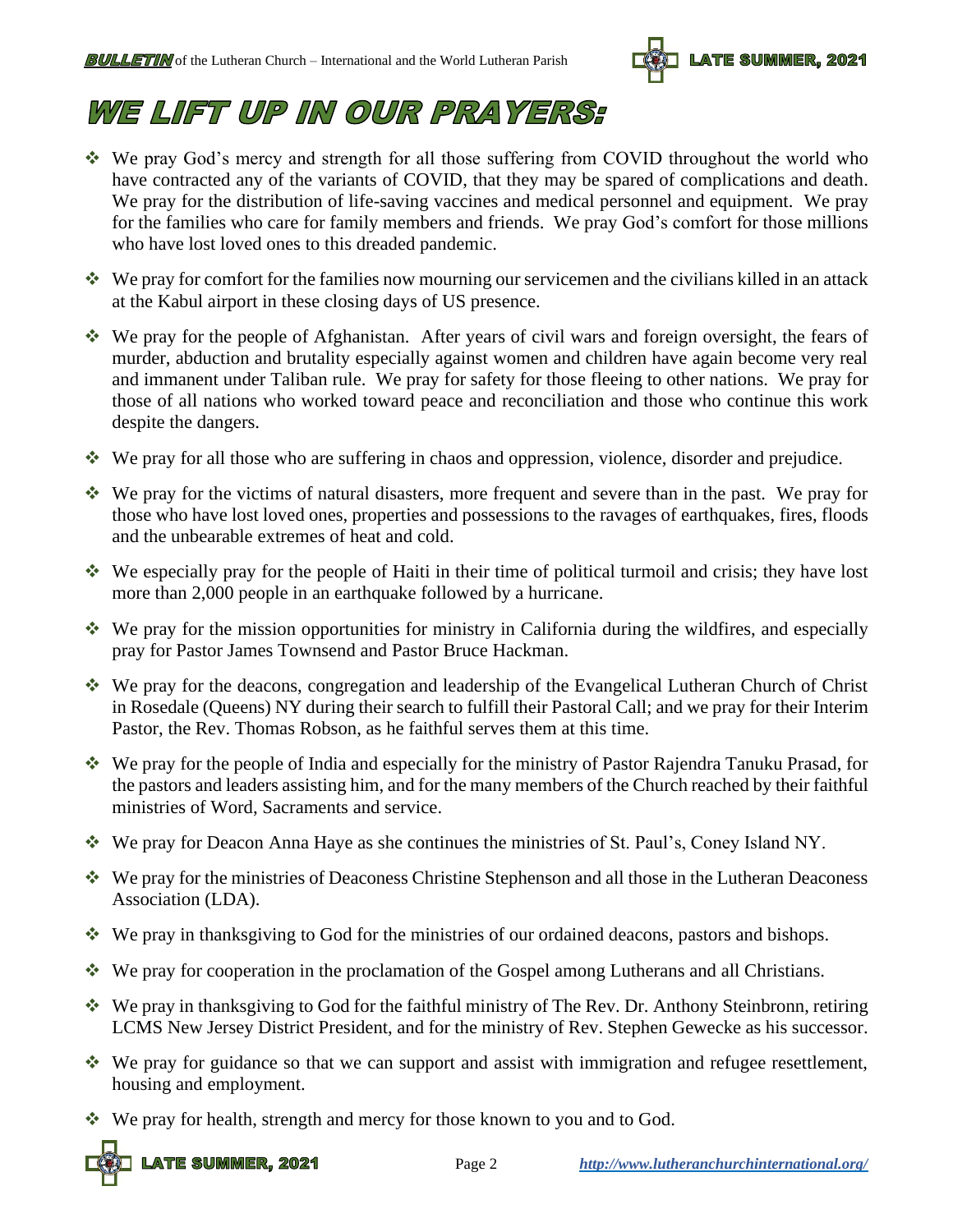

### NEWS in the LC-l:

There is a very urgent need for **prayer and support for our LC-I ministries in India** through the ministry of Missionary Dean Prasad. If you are able to be part of an effort to help by providing funds **for needed medical equipment**, contact LC-I Treasurer Pastor William Wigmore at *[pastorwigmore@gmail.com](mailto:pastorwigmore@gmail.com)* or Archbishop Hotes at *[Archbishop@LutheranChurchInternational.org](mailto:Archbishop@LutheranChurchInternational.org)* or at *[dbldoc@sbcglobal.net](mailto:dbldoc@sbcglobal.net)*.

**The Executive Board of the LC-I will meet on Thursday, September 9.** LC-I members are invited to contact Board members or the Archbishop with matters of interest or concern prior to the Board meeting. Members of the Board are Archbishop Robert W. Hotes (presiding officer), Vice-President Alice Smith, Secretary Richard W. Horn, Treasurer William H. Wigmore, Lay Representative Ute Kattner-Horn, Clergy Representative Pastor Arthur Sziemeister and the Bishops of the LC-I.

Many thanks are given to **Pastor Arthur Hebbeler** for his work curating the public **Facebook page** of the Lutheran Church – International. Almost 1,500 Facebook members have joined the page and are able to post to it! This has become an important way to ensure that the name of the Lutheran Church - International is presented around the world. While the focus of the page is on the presence of the LC-I and its apostolic mission, the LC-I is willing to have postings from members of other Lutheran bodies; this expands our desire for cooperation in ministry with other Lutheran individuals, groups and church bodies as long as they do not violate the mission and principles of the LC-I.

**LC-I Facebook page**: *[https://www.facebook.com/profile.php?id=120687811346672&ref=br\\_rs/](https://www.facebook.com/profile.php?id=120687811346672&ref=br_rs/)*

### **Your \$ Contributions to the LC-I:**

#### **YOUR CONTRIBUTIONS TO THE LUTHERAN CHURCH – INTERNATIONAL ARE BOTH NEEDED AND APPRECIATED.**

**Did you know that your contributions and bequests to the Lutheran Church – International can be designated for specific purposes and needs? 100 % of your contribution goes where you designate!** (Compare that to other charitable giving where only a percentage goes where designated because of administrative and fund-raising expenses. Some "charities" get only 10% after expenses!)

The Executive Board of the LC-I provides financial oversight so that funds designated are used precisely as designated. For example, your unspecified and general contributions go to the General Fund, and special intentions are fully funded as designated by your gifts. These fund intentions include:

> **General Fund India Assistance Disaster Relief Fund Mission Activity Fund Bishops' Fund World Lutheran Parish Endowment (for future growth in ministries) Memorial Fund (for Pastoral Education and future designations)**

Please send all funds, payable to "**The Lutheran Church – International**" to Treasurer, LC-I % Pastor William Wigmore 15 High Street, Lyons NY 14489 *[Treasurer@LutheranChurchInternational.org](mailto:Treasurer@LutheranChurchInternational.org)*

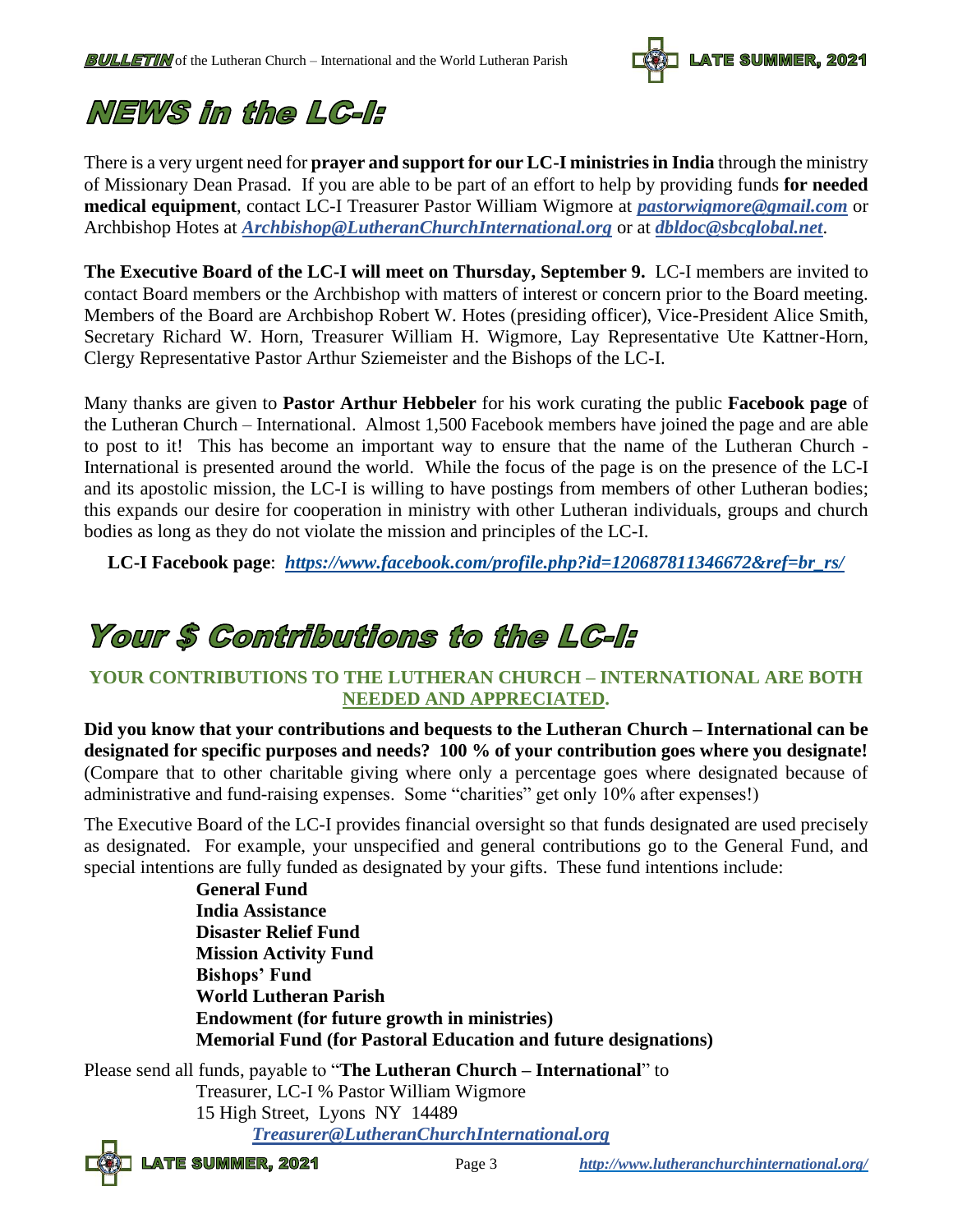

"WHO, WHAT, WHEN, WHERE?"

These are basics of information-sharing about life's intricacies. Back in seminary, even 60 years ago (!), we as students were told that an important part of seminary education is the knowledge of current local, state, national and international news. If you don't know the basics of what is going on in the world, even the bad news, how do you expect to bring the GOOD news of the Gospel to God's People? We were required to subscribe to, and daily read, the major national/international newspaper at that time simply because its comprehensive coverage of news gave a perspective and insight into the lives of the very real people with whom we intended to minister and serve.

But this only gave context, set the stage. Like a place-setting at the dinner table is a precursor to a meal, there is much more to come. Without food, there is no meal – place-setting or not.

The response to "**Who, What, When, Where**" must also include **"WHY** and  $\mathbf{HOW}$ ."

As I write this article, the news on the TV carries the banner of "*KABUL FALLS TO THE TALIBAN*". It has pushed aside the climbing death toll from an *EARTHQUAKE IN HAITI*, which had earlier pushed aside the news of *SPREADING WILDFIRES* and the *FLASH FLOODS*, along with growing concerns of *RAPID GLOBAL WARMING*, which had already pushed aside the immense number of deaths and infections from the *COVID-19 PANDEMIC*, which had ….



Sadly, the nature of mankind described in Genesis 2 still applies as much today. Humanity is captive to sin, death and the power of the devil. Unchanged, yet constantly changing.



The true nature of sin is the selfish concentration on oneself, not on others, and certainly not on God who is usually unseen, seldom heard and easily ignored. We are more inclined to ask "how does this affect me?" or "what's in it for me?" That's what we see happening in Afghanistan and everywhere else! We often want to change the facts or the stories so that we look good or get to tell "our" side of the stories. We don't ask, except perhaps as a last resort, "what does God want as my response to His overwhelming love?" And, frankly, how do we see God's love playing out in the headlines of executions, rapes and abductions in Afghanistan? So much of the news is about what is contrary to and in opposition to the love of God!

Think back to the execution of our Savior, Jesus Christ. *"Father, forgive them for they know not what they do.*" That's not what I would say! But Jesus said it for me! Now I am left to ask how I can bring about a loving and caring response to a humanitarian tragedy in the making. Jesus knew the plight of refugees, Himself a refugee with Joseph and Mary; but I only know from hearing the stories of others. One of the reasons Jesus became a "wanted man" was His opposition to injustice in the highest places of government, especially after the beheading of His cousin and friend and forerunner, John the Baptizer. Jesus, in His earthly ministry of preaching, teaching and healing, ignored the "normal" parameters (he reached out to tax collectors, sinners, Samaritans, women, Romans, etc.) and responded to the needs of those around Him. If you or I were with Jesus then, would we hear, learn and be healed too?



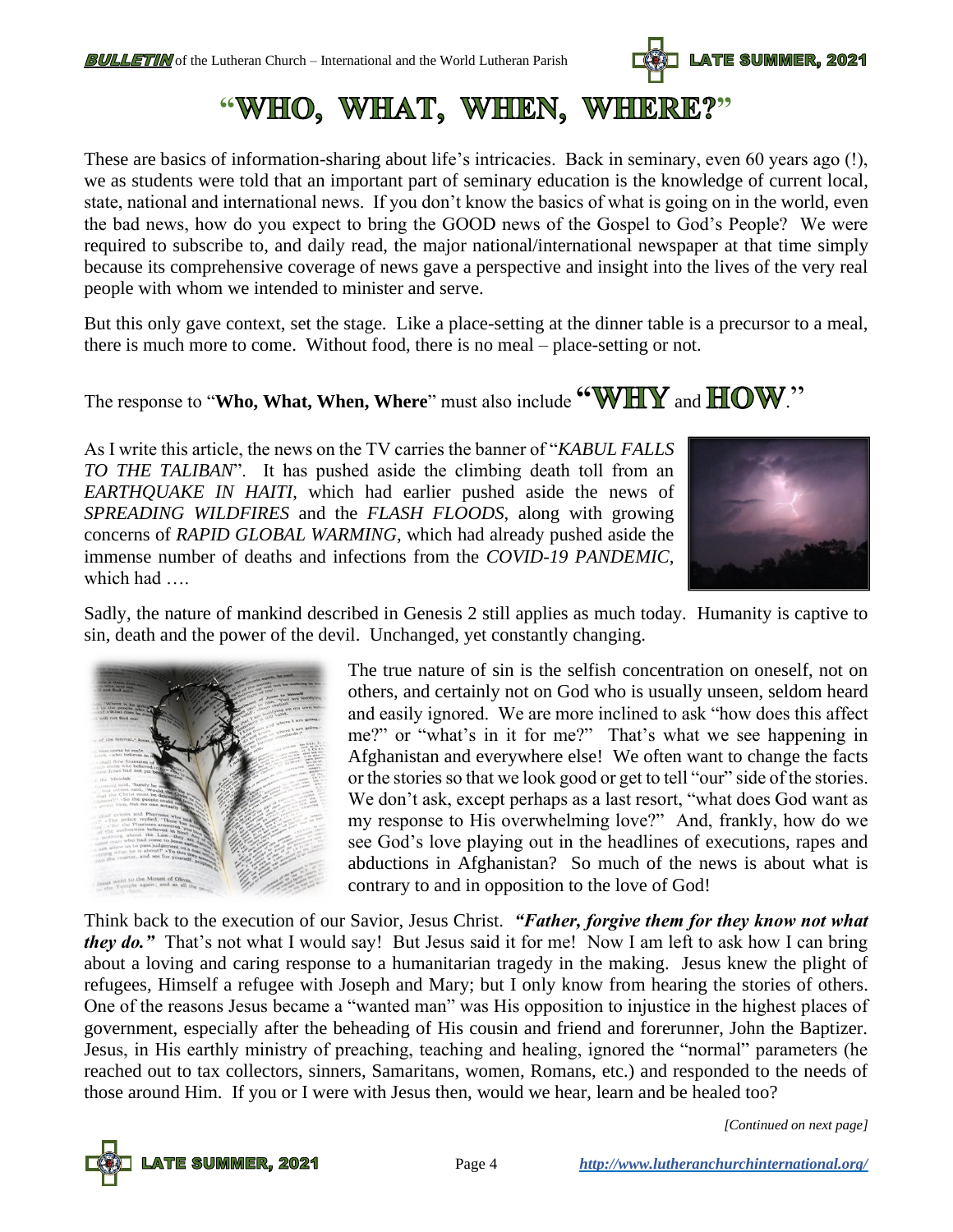

#### *[Continued …]*

Why would we think that Jesus isn't with us, right now? Like the disciples who heard, saw and experienced the forgiving love of Jesus (yes, even Judas!), we can let that transforming love change us, or we can reject it. When others may curse or damn us, when we are slandered and maligned, when we are fearful and tearful – Jesus IS with us! By the power of His Resurrection, Jesus makes whole what we have broken, brings about miracles of love in unexpected and often unseen ways.

Our response to Jesus, even when hesitant, is needed. Have you ever heard of the "Butterfly Effect"? Edward Lorenz, a mathematician and meteorologist, theorized and demonstrated that a minute effect can, as a result of the "domino effect", create an unexpected and unpredictable change over time (like a butterfly's wing movement resulting in a tornado miles away and weeks later). How many times have you been told (much later) that something you did or said made a difference in someone else's life? Or cry while watching Jimmy Stewart in "It's A Wonderful Life" (1946)? You don't have to do something that makes a difference to the world – by the Grace and with the Help of God, just make a difference in one life!

I hate the news! I hate the inhumanity that is always talked about in the news. **May God help you and me to hate the sin behind the events reported in the news and allow Him to bring a change, perhaps through our response. That's GOOD news!**

*+Richard W. Horn, editor*

### Where help is needed:

If you feel called to help with the INTERNATIONAL OUTREACH *of the LC-I*, the Archbishop would like to talk with you. We especially need "workers in the vineyard" of **Hispanic / Latino/Latina / Latinx, Asian** and **African ministries**.

We are planning a new **ON-LINE JOURNAL** for the World Lutheran Parish. If you are interested in helping, please contact Archbishop Hotes at 217-691-3090 or write to *[Bulletin.LCI@gmail.com](mailto:Bulletin.LCI@gmail.com)*.

The position of  $LC-I$  **SECRETARY** (a four-year elected term) expires in 2022 and a new Secretary will be elected. If you are interested in serving, please contact Archbishop Robert Hotes at *[Archbishop@LutheranChurchInternational.org](mailto:Archbishop@LutheranChurchInternational.org)* or at *[Secretary@LutheranChurchInternational.org](mailto:Secretary@LutheranChurchInternational.org)*.

Help is always needed in establishing NEW MISSION OPPORTUNITIES *at home and abroad* and in *reinforcing* EXISTING MISSIONS AND CONGREGATIONS. If you live in the Sacramento or Los Angeles areas of California, please contact Bishop Horn at *[Bp.RWHorn@gmail.com](mailto:Bp.RWHorn@gmail.com).*  ORDAINED PASTORS *or* DEACONS *or* NON-ORDAINED PASTORAL ASSISTANTS are also needed in other places where ministries can begin.

THE EVANGELICAL LUTHERAN CHURCH OF CHRIST **in Rosedale (Queens), NY** is seeking to issue a Call to a full-time Pastor. This unique multi-ethnic congregation, presently served by an Interim Pastor, has a parochial school, diaconal staff and an active liturgical and music ministry.

Contact Christ Church at *[ChristChurchRosedale@gmail.com](mailto:ChristChurchRosedale@gmail.com)* or Archbishop Hotes at *[Archbishop@LutheranChurchInternational.org](mailto:Archbishop@LutheranChurchInternational.org)*

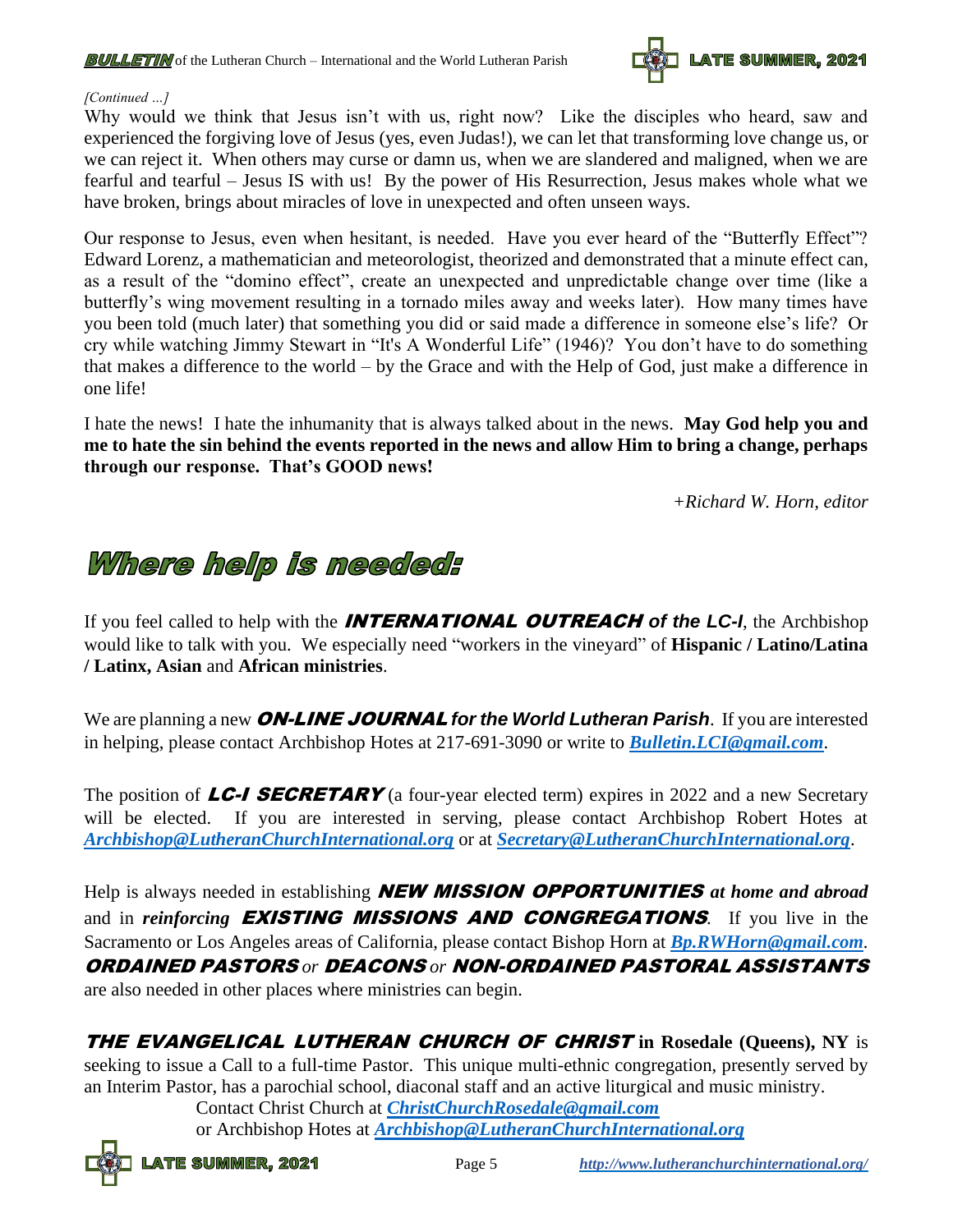

### **Other Thoughts to Ponder:**

#### **FOR THOSE WHO ARE OLDER TODAY THAN THEY WERE YESTERDAY (that's YOU!) :**

This is for you! May God bless us all as we live to be a blessing to others, especially to our children.

#### **For you, at any age:**

- ❖ Always keep love alive. Love your partner, love life, love your family, love your neighbor and remember the good times. No one is old as long as there is intelligence and affection; they keep you young!
- ❖ Always buy the best, most beautiful items for your significant other. The key goal is to enjoy your money with your partner. One day one of you will miss the other, and the money will not provide any comfort then; enjoy it together.
- ❖ Keep a healthy life, without great physical effort. Do moderate exercise (like walking every day), eat well, and get your sleep. It's so easy to become sick, and it gets harder to remain healthy. That is why you need to keep yourself in good shape and be aware of your medical and physical needs. Keep in touch with your doctor, do tests even when you're feeling well. Stay informed.
- ❖ Don't stress over little things. You've already overcome so much in your life. You have good memories and bad ones, but the important thing is the present. Don't let the past drag you down and don't let the future frighten you. Feel good in the now. Small issues will soon be forgotten.
- ❖ Be proud, both inside and out. Don't stop going to your hair salon or barber, do your nails, go to the dermatologist and the dentist, keep your perfumes and creams well stocked. When you are well-maintained on the outside, it seeps in, making you feel proud and strong.
- ❖ Don't lose sight of fashion trends for your age, but keep your own sense of style. You've developed your own sense of what looks good on you – keep it and be proud of it. It's part of who you are.
- ❖ ALWAYS stay up-to-date. Read the Bible, newspapers, watch the news. Don't be afraid of technology. Go online and read what people are saying. Make sure you have an active email account and try to use social networks. You'll be surprised at what old friends you'll meet.
- ❖ Take advice from reliable and trusted sources, but do it with logic and reason. If it sounds crazy to you, it probably is.
- ❖ Respect the younger generations and their opinions. They may not have the same ideas as you, but they are the future and will take the world in their direction. Give advice, not criticism, and try to remind them that yesterday's wisdom still applies today.
- ❖ Don't abandon your hobbies. If you don't have any, make new ones. You can travel, hike, cook, read, dance. You can adopt a cat or a dog, grow a kitchen garden, play cards, checkers, chess, dominoes, golf.
- ❖ Try to go. Get out of the house, meet people you haven't seen in a while, experience something new (or something old). The important thing is to leave the house from time to time. Go to museums, go walk through a park, go window-shopping or sightseeing. Go with someone else, or go alone. Get out there!.
- ❖ Speak in courteous tones and try not to complain or criticize too much unless you really need to. Even when you are the expert, try to accept situations as they are.
- ❖ Pains and discomfort go hand in hand with getting older. Try not to panic or dwell on them but accept them as a part of life, a new adventure.
- ❖ It doesn't matter who was right! If you've been offended by someone forgive them. If you've offended someone - apologize. Resentment only makes you sad and bitter. It is said: "holding a grudge is like taking poison and expecting the other person to die." Don't take that poison. Forgive, forget, and move on with your own life.
- ❖ Laugh. Laugh away your worries.
- $\clubsuit$  Enjoy the life God has given you. Be at peace with yourself and with others. God bless (+) us all as we live to be a blessing to others, especially to our children and future generations.

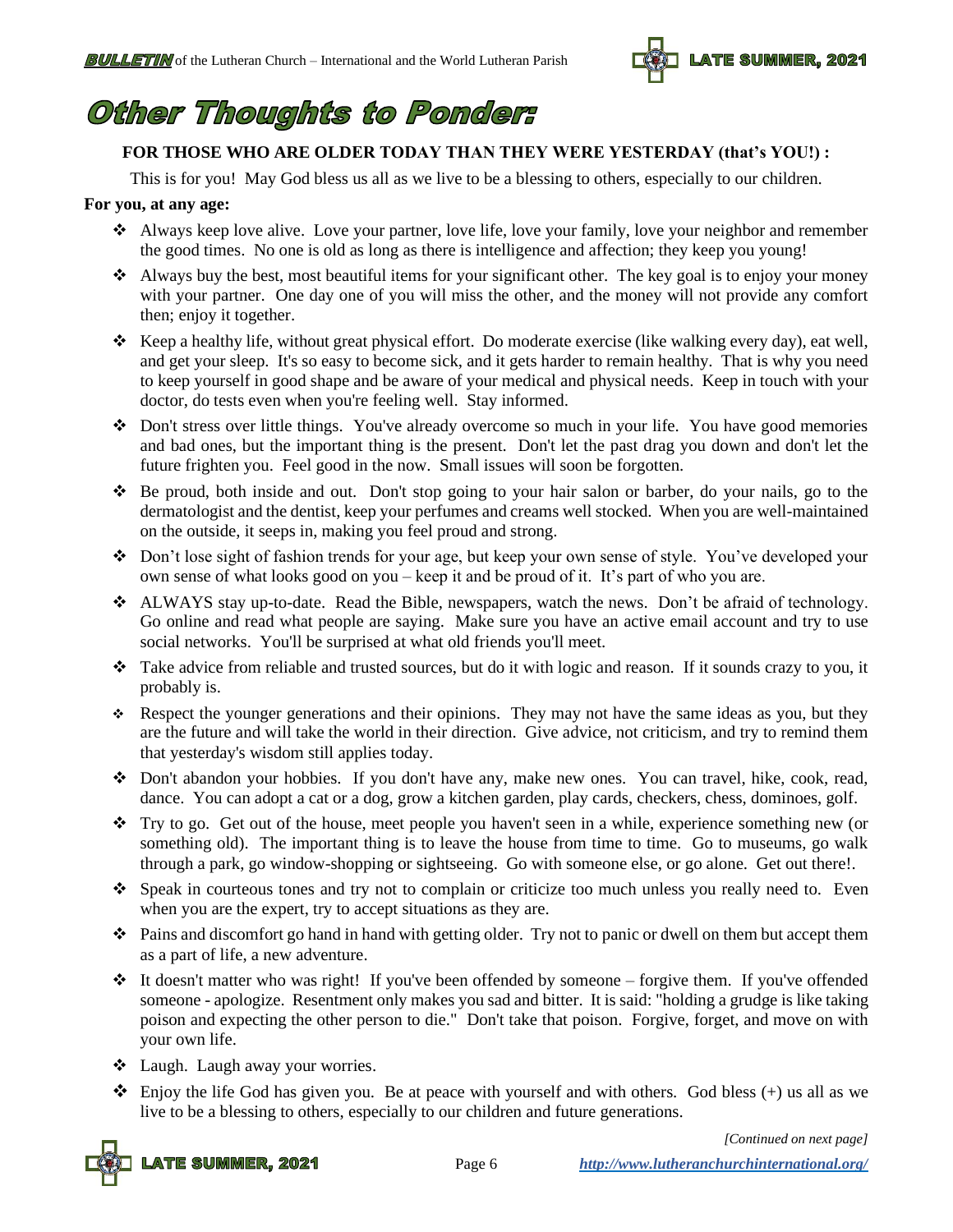

#### *[Continued …]*

# Other (and Older) Thoughts to Ponder:

#### **Special advice for those between 60 and death:**

- ❖ It's time to make use of the money you saved up. Give it, use it, enjoy it! Don't just keep it for those who may have no notion of the sacrifices you made to get it. Remember there is nothing more dangerous than a son/daughter or in-law with big ideas for your hard-earned capital.
- ❖ Warning: This is also a bad time for investments, even if it seems wonderful or fool-proof. They only bring problems and worries. This is a time for you to enjoy some peace and quiet.
- ❖ Stop worrying about the financial situation of your children and grandchildren, and don't feel guilty spending your money on yourself. You've taken care of them for many years, and you've taught them what you could. You gave them an education, food, shelter, and support. The responsibility is now theirs to earn their own money.
- ❖ Some people embrace their golden years, while others become bitter and surly. Spend your time with positive, cheerful people, it'll rub off on you and your days will seem that much better. (Spending your time with bitter people will make you feel older and harder to be around. Life is too short to waste your days with bitter people.) Smiles and laughter are just as contagious, and far more enjoyable!
- ❖ Do not surrender to the temptation of living with your children or grandchildren (if you have a financial choice, that is). Sure, being surrounded by family sounds great, but we all need our privacy. They need theirs and you need yours. There are other options if you really need the help or do not want to live by yourself; find these other options first, then choose what is best for you.
- ❖ Never use the phrase: "In my time." Your time is now. As long as you're alive, you are part of this time.
- ❖ Remember, you are one of the lucky ones. You managed to have a life, a long one. Many never get to your age, never get to experience a full life.
- ❖ More than ever before, enjoy the life God has given you. Be at peace with yourself and with others. God bless (+) you as you live to be a blessing to others!

*Adapted and edited, +RWH*

### For EVERY clergy member and community of faith:

## DON'T FORGET 2021 DUES!

**It is the personal responsibility of EVERY clergy member and community of faith** to support the LC-I through *at least* the payment of annual dues. These funds are necessary to support our LC-I ministries which endorse, support and roster **you**! The dues are split with 90% to the General Fund and 10% to the Endowment Fund. If you are a clergy member or the treasurer of one of the LC-I parishes and have still not paid the 2021 dues, please do so as soon as possible:

for **Bishops, Pastors, Deacons: \$75; for Congregations: \$150.**

Please send by check or electronic transfer, payable to "**The Lutheran Church – International**" at: Treasurer, LC-I % Pastor William Wigmore 15 High Street, Lyons NY 14489

*[Treasurer@LutheranChurchInternational.org](mailto:Treasurer@LutheranChurchInternational.org)*

If you are a clergy member or community of faith of the LC-I and are *financially unable* to contribute at least the nominal dues, please ask your diocesan bishop for a waiver for the current year. This is out of pastoral concern for you as an individual or community of faith, and assistance for you can be considered.